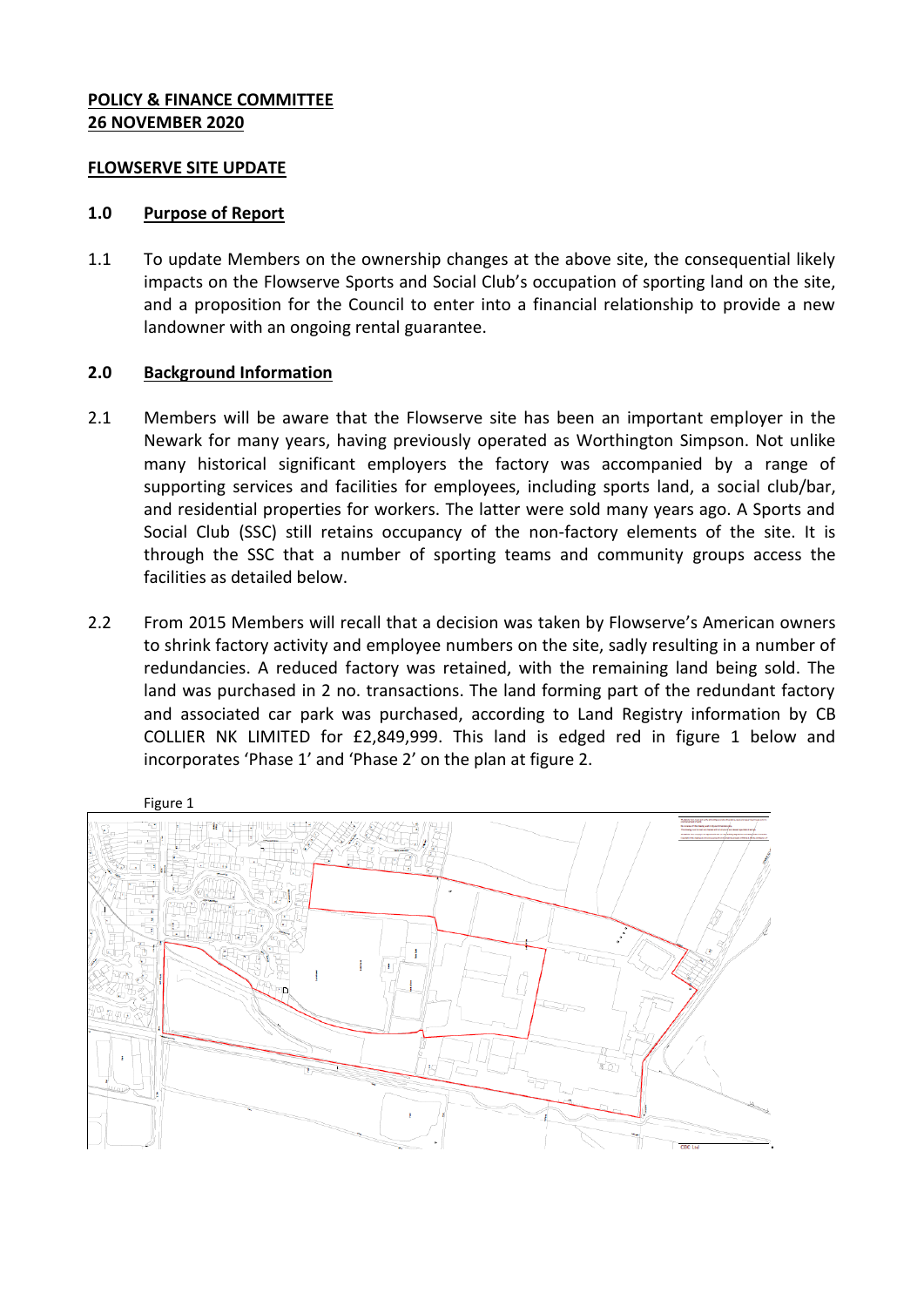# 2.3 The land comprising the sporting facilities (land coloured green below) was purchased by CB COLLIER NK (SSC) LIMITED for £1.



#### Figure 2

- 2.4 In 2018, CB Collier (NK) Limited applied for planning permission 18/01235/FULM to undertake remediation works on the site. As part of this permission the land including the current car park was to be removed and land re-profiled. Replacement car parking (88 spaces, circled red in Figure 2) for the SSC was to be provided within the retained factory area. This development has commenced on site but has now been paused by the developer until such time as they have secured planning permission for the residential redevelopment of the site. This is subject to a separate decision-making process but for awareness planning permission has been refused for an outline application (with all matters reserved except access) for up-to 322 residential units. This was refused due to the inability of the site to provide for sufficient developer contributions. This decision has been appealed by C B Collier NK Limited and will be heard at a Public Inquiry in the New Year.
- 2.5 For information the Council will shortly be writing to Homes England to advise of its concerns that this site is unable to provide, in the opinion of the Local Planning Authority, an acceptable and sustainable form of development without appropriate developer contributions. HE will be invited to consider the award of a grant for the 'abnormal costs' of developing this brownfield site in order to overcome planning concerns.

# The Sports and Social Club and CB COLLIER NK (SSC) LIMITED

2.6 The SSC is effectively an 'umbrella organisation' through which various sporting sections (football and bowls) and community groups utilise the facilities either through primacy of use or through booking facility time and space (some do not pay a fee for this). The current facilities comprise 2 adult football pitches (1 is a stadium pitch with spectator stands and seating and floodlights) 2/3 mini football pitches, 2 bowling greens, Club house and bar with integrated changing rooms, Bowls pavilion/community space with separate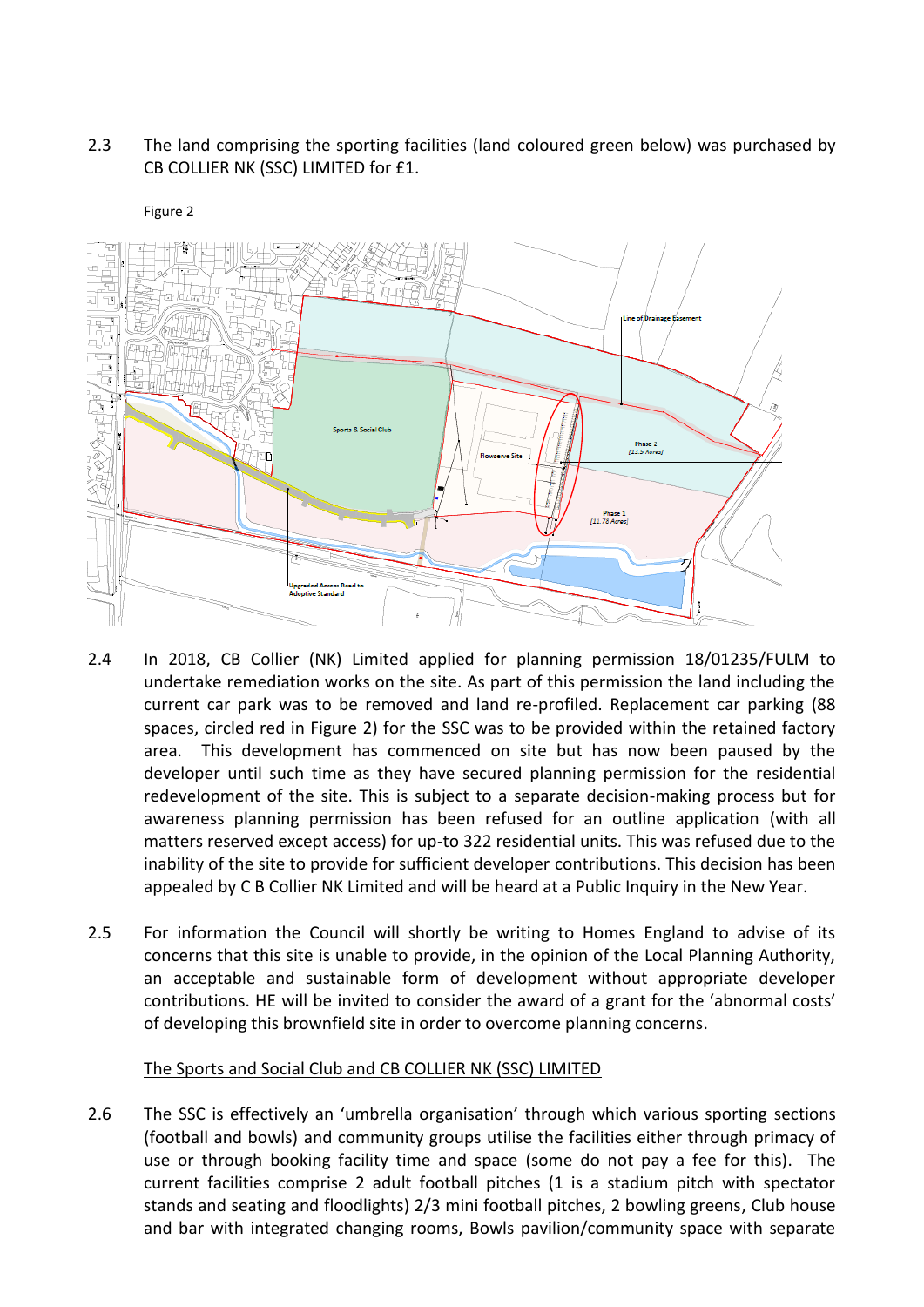small kitchen, officials changing and toilet facilities, Groundsman's garage and a modular kitchen/food kiosk. Groups currently operating from the site include Newark FC, a senior football club playing at National league step 5 football and a registered Football Academy for 16-19 year olds, Newark Flowserve Sunday Senior Football Club, Newark Veterans Football Team, Newark Flowserve Bowls Club with multiple teams, Newark Striders and NOTFAST Running Clubs, various community and social/support groups, such as Balderton Art Club, Dementia Carers, Newark Football Alliance, Newark Referees Society and other commercial hires and local primary schools for regular school football tournaments. At the time of writing all Flowserve 14 junior and youth teams have taken the decision to relocate to alternative venues. As SSC has been given notice that its tenancy may be brought to an end if revised terms are not agreed, it is understood that the remaining sections and or groups and clubs are now being advised to look at alternative venues to relocate to where available.

- 2.7 CB COLLIER NK (SSC) LIMITED (the Landlord) has been clear with the SSC and the Council that it is accepted that the site is protected for, and must remain in use for sporting and recreational use. The Landlord has equally been clear that such a use must also pay a reasonable rent. The parties have been unable to reach agreement on the level of rent. The Council also understand that the Landlord has requested additional payment in relation to some works that have been undertaken on the site.
- 2.8 The Landlord has now written formally to the Council to explain that, based on an appraisal of the financial standing of the club, it can only support retaining the SSC or other current sporting and community groups on the site if the Council were to step in. A request has been made that the Council therefore enters into an arrangement with the Landlord to cover, via guarantee, up to the £45,000 per annum in year 1, £55,000 per annum in year 2, and £75,000 per annum thereafter. The Landlord confirms that lease expectations are informed by advice from a firm of surveyors.

# **3.0 Proposals**

- 3.1 It considered that such rental levels are unsustainable for the Council. The SSC, in conjunction with Newark Football Club, have stated that an affordable lease is £10,000 per annum for the site.
- 3.2 It is disappointing that the SSC and the Landlord have been unable to reach a mutually acceptable agreement. Ending the tenancy of the SSC will likely lead to the loss of the sporting and community organisations detailed above given a lack of certainty over future occupation and rental levels in the absence of the SSC. The Council could act as honest broker for both parties to conclude a mutually acceptable arrangement albeit that would require a significant reduction in lease expectations. The Council can also assist with work to find new accommodation for any club or organisation which is displaced if the lease is brought to an end and SSC or individual groups are required to vacate the site. The site will remain as protected sports and recreational land irrespective of tenancy.

## **4.0 Equalities Implications**

4.1 It is acknowledged that if the lease is brought to an end this will likely impact upon a number of groups and activities which will impact various sections of the community.